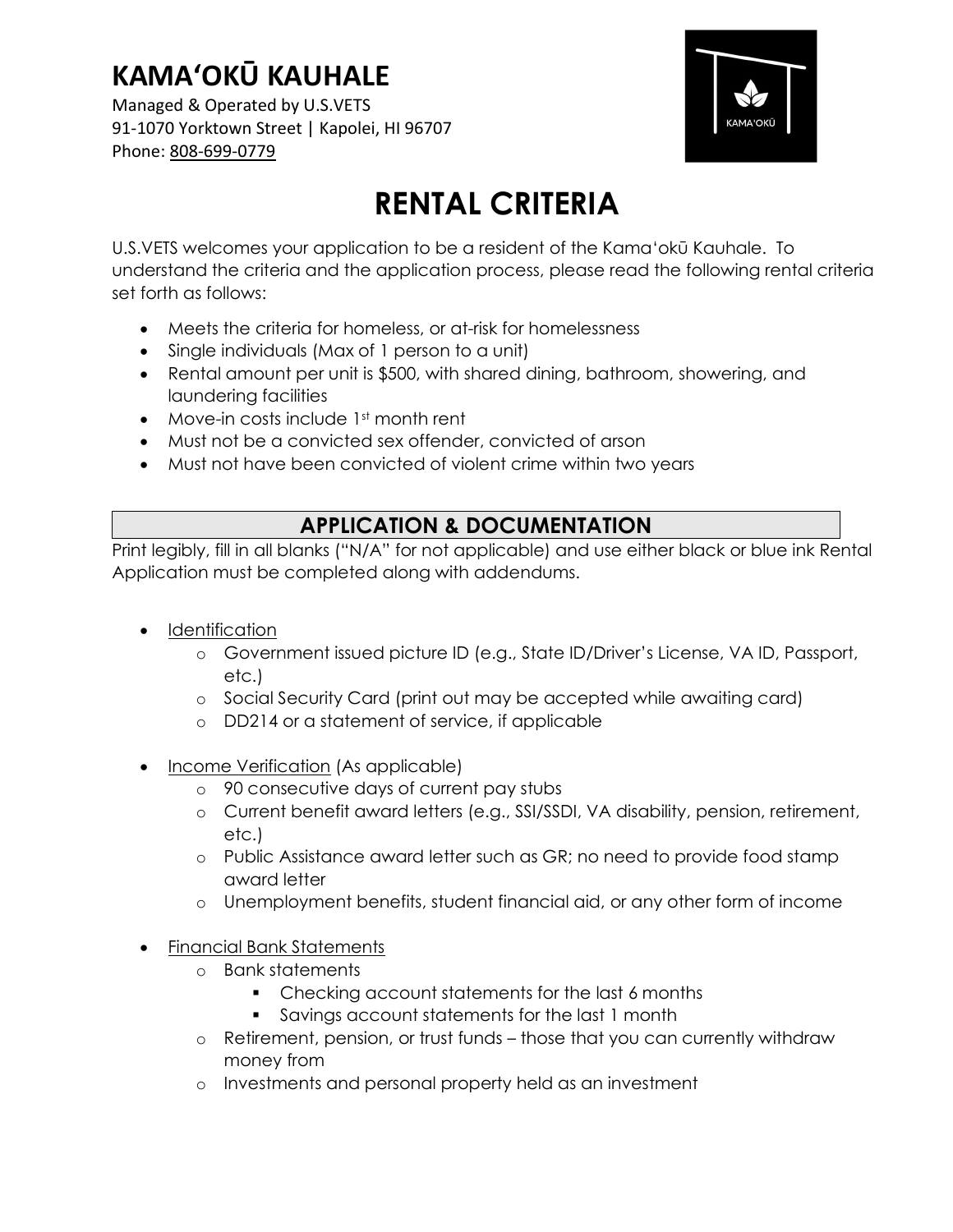Managed & Operated by U.S.VETS 91-1070 Yorktown Street | Kapolei, HI 96707 Phone: 808-699-0779



### **VERIFICATIONS**

Screening criteria will be applied in a manner consistent with all applicable laws include the Hawai'i and Federal Fair Housing Acts, the Federal Fair Credit Reporting Act, and program guidelines.

- All sources of income must be provided and will be verified directly from our office
- A criminal background will be obtained. Your credit rating and debts will NOT affect your approval unless you are a returning resident at any of our sites with a previous balance.
- A past conviction will not necessarily lead to non-approval. However, we do not accept applicants with a sex offense, arson, or terrorist conviction.
- Current references may be obtained: landlord, program, case managers or other references will help determine history and other issues include but not limited to chronic non-payment, health and safety issues, property damage, and/or repeated disruptive behavior.
- As part of the process, potential residents may be given a clinical assessment and drug screen.

There may be additional paperwork that may need to be completed. If you would like, you may call ahead to schedule an appointment or we will meet with you, as time permits, when you return your application and requested documents. You may bring your own copies or we can make copies for you (please do not include your picture ID with your copies). Rejected applicants will be informed in writing within fourteen (14) days of determination with the reasons for denials and will include instructions for an appeal process should you wish to appeal.

### REJECTED APPLICATIONS

You will be notified in writing of the decisions made on your application if rejected. Information on how to obtain a copy of your background will be on the letter sent to you. Applications may be rejected for any of the following reasons but not limited to:

- Falsification of any information on the application
- Not meeting income guidelines
- A criminal background that reveals an arson, sex offense, or acts of terrorism
- A violent felony conviction within the last 12 months, unless you are currently being supervised by a law enforcement officer such as a parole officer
- Good cause including, but not limited to: any display of disruptive or aggressive behavior towards the staff, residents or guests prior to move-in
- Poor current reference response that identifies but not limited to chronic nonpayment, health and safety issues, property damage, and/or repeated disruptive behavior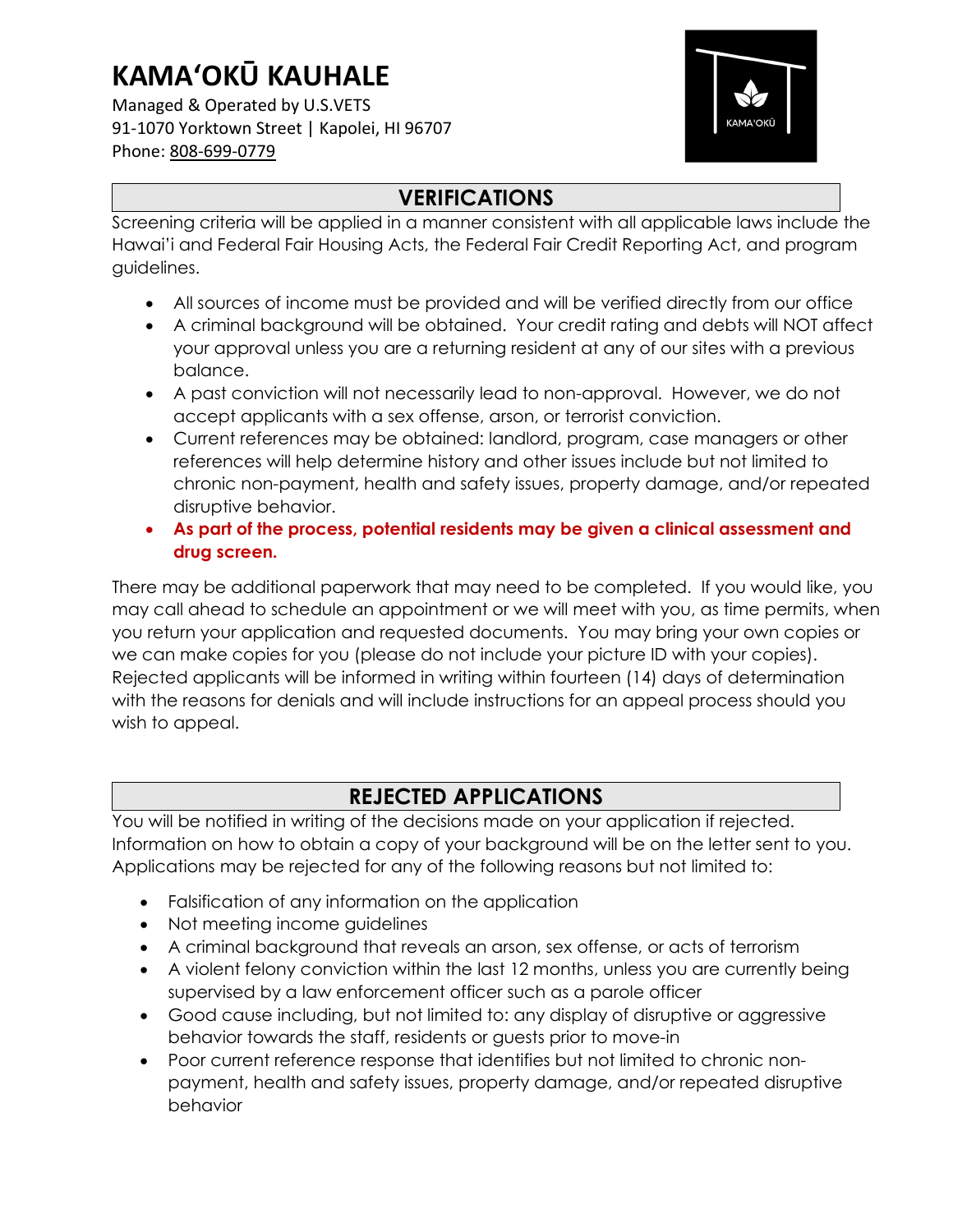Managed & Operated by U.S.VETS 91-1070 Yorktown Street | Kapolei, HI 96707 Phone: 808-699-0779



 Failure to meet other qualifications or selection criteria required under Affordable Housing Program, or management policy

There may be additional paperwork that may need to be completed. If you would like, you may call ahead to schedule an appointment or we will meet with you, as time permits, when you return your application and requested documents. You may bring your own copies or we can make copies for you (please do not include your picture ID with your copies). Rejected applicants will be informed in writing within fourteen (14) days of determination with the reasons for denials and will include instructions for an appeal process should you wish to appeal.

### WAITING LIST

We welcome your application for our waitlist if units are not currently available. The waitlist is maintained open at all times. All inquiries and applications shall be made at the management office located at the address stated on page 1.

To be placed on our waiting list, an applicant must submit a completed application form. All applications will be dated and **time stamped** upon receipt by the management team. The application or information received will be evaluated by a staff member to determine if, preliminarily, eligibility criteria has been met (e.g., income, household size, etc.), and if the application has been completely filled out. Applications completely filled out and meeting the eligibility requirements will be placed on the waitlist in the order received.

An application that is incomplete or does not meet the eligibility requirements will be rejected and marked "denied" with the reason for denial indicated, and NOT placed on the waitlist. In the event that an applicant is rejected, the applicant will receive written notification of the rejection, and will also be notified that they shall have ten (10) days from the date of the notification to respond in writing, or request a meeting, to discuss the rejection. When an applicant is rejected, more detailed information concerning appeal rights will be furnished at the time of the rejection.

The applicant at, or near the top of the wait list has forty-eight (48) hours from receipt of the phone call or, if notified by letter, five (5) business days from date of mailing, to notify management of their intention to accept or reject the unit offered. An applicant will be removed from the wait list if mail is returned with incorrect mailing information or if a phone number is disconnected or incorrect.

An applicant who refused a unit due to medically necessary reasons will not lose his/her place on the waitlist. Otherwise, any applicant who is offered a unit and refuses a second time will be removed from the wait list and will have to reapply at any time to be at the bottom of the list.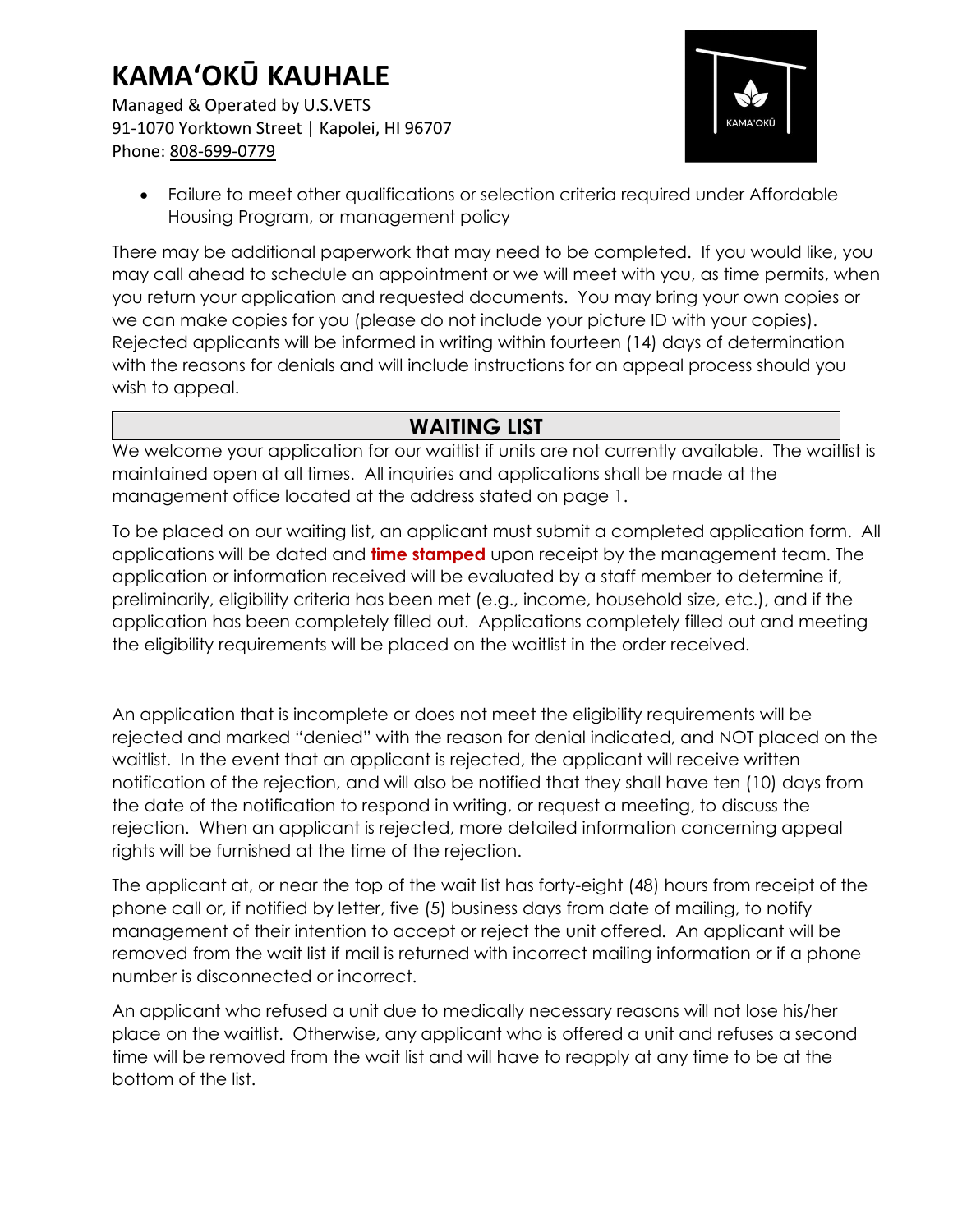Managed & Operated by U.S.VETS 91-1070 Yorktown Street | Kapolei, HI 96707 Phone: 808-699-0779



### WAITLIST PRE-APPLICATION

#### APPLICANT INFORMATION

| Name:                   | Date of Birth:    |
|-------------------------|-------------------|
| <b>Mailing Address:</b> |                   |
| 1st Phone Number:       | 2nd Phone Number: |
| Email:                  |                   |

#### MONTHLY INCOME

|                                                            | <b>EMPLOYMENT:</b> Hourly Wage \$___________ Hours Per Week _____ OR Monthly Salary \$_____________________ |                                            |
|------------------------------------------------------------|-------------------------------------------------------------------------------------------------------------|--------------------------------------------|
| <b>SOCIAL SECURITY:S</b>                                   | PENSIONS:\$                                                                                                 | $\overline{\text{OTHER: } \underline{\S}}$ |
| SSI/DISABILITY:\$                                          | UNEMPLOYMENT:\$                                                                                             | OTHER: \$                                  |
| $GR: \S$                                                   | <b>SPOUSAL SUPPORT: \$</b>                                                                                  | $\overline{\text{OTHER: } $ }$             |
| VA:                                                        | <b>FAMILYCONTRIBUTIONS:\$</b>                                                                               |                                            |
| ANNUITY:\$<br><u> 1980 - Jan Samuel Barbara, politik a</u> |                                                                                                             |                                            |

| $\Box$ Yes $\Box$ No | Are you a U.S. veteran?                          |
|----------------------|--------------------------------------------------|
|                      | Type of Discharge:                               |
| □ Yes □ No           | Are you currently a student?                     |
|                      | If Yes, Part-Time or Full-Time?                  |
| □ Yes □ No           | Did you previously live at any U.S.VETS program? |
|                      | If yes, when?                                    |

#### HOW DID YOU HEAR ABOUT US?

The information on this form is used to determine your income eligibility. I agree that I have provided current anticipated income amounts. *Lagree to notify U.S.VETS immediately if any information on this form* changes. I am responsible to maintain this information as accurate as possible. Upon a unit becoming available I will be subject to provide proof of income and student status if applicable.

 $\frac{1}{\sqrt{2}}$  ,  $\frac{1}{\sqrt{2}}$  ,  $\frac{1}{\sqrt{2}}$  ,  $\frac{1}{\sqrt{2}}$  ,  $\frac{1}{\sqrt{2}}$  ,  $\frac{1}{\sqrt{2}}$  ,  $\frac{1}{\sqrt{2}}$  ,  $\frac{1}{\sqrt{2}}$  ,  $\frac{1}{\sqrt{2}}$  ,  $\frac{1}{\sqrt{2}}$  ,  $\frac{1}{\sqrt{2}}$  ,  $\frac{1}{\sqrt{2}}$  ,  $\frac{1}{\sqrt{2}}$  ,  $\frac{1}{\sqrt{2}}$  ,  $\frac{1}{\sqrt{2}}$ 

| <b>APPLICANT'S SIGNATURE</b>    |                        | <b>DATE</b>  |
|---------------------------------|------------------------|--------------|
|                                 | <b>OFFICE USE ONLY</b> |              |
| Date Received:<br>Date Entered: | Time:<br>Entered By:   | Received By: |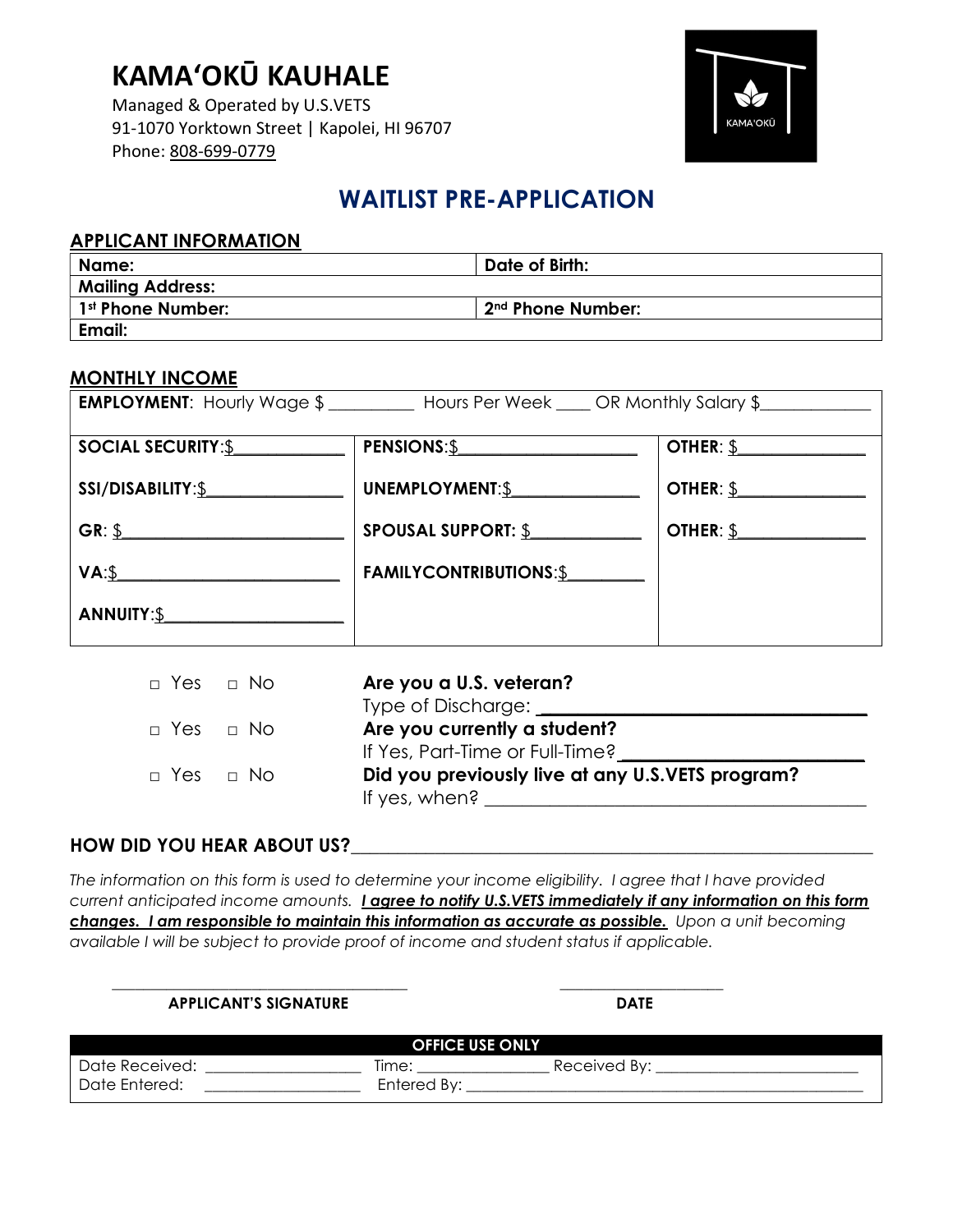Managed & Operated by U.S.VETS 91-1070 Yorktown Street | Kapolei, HI 96707 Phone: 808-699-0779



## AFFORDABLE HOUSING RENTAL APPLICATION

RENTAL POLICY: U.S.VETS does not discriminate based on age, race, color, religion, sex, disability (mental or physical), national origin, marital status, familial status, or sexual orientation. All rental applications are evaluated based on rental history, ability to pay rent, and credit history.

| <b>UNIT TYPE DESIRED:</b> $\Box$ Standard Unit $\Box$ ADA Unit (limited availability)                                                                                                                                              |                                                                                                                                                                                     |                                                                                                                                                                                                                               |                 |
|------------------------------------------------------------------------------------------------------------------------------------------------------------------------------------------------------------------------------------|-------------------------------------------------------------------------------------------------------------------------------------------------------------------------------------|-------------------------------------------------------------------------------------------------------------------------------------------------------------------------------------------------------------------------------|-----------------|
|                                                                                                                                                                                                                                    | <b>PERSONAL INFORMATION</b>                                                                                                                                                         |                                                                                                                                                                                                                               |                 |
|                                                                                                                                                                                                                                    |                                                                                                                                                                                     |                                                                                                                                                                                                                               |                 |
|                                                                                                                                                                                                                                    |                                                                                                                                                                                     |                                                                                                                                                                                                                               |                 |
|                                                                                                                                                                                                                                    |                                                                                                                                                                                     |                                                                                                                                                                                                                               |                 |
| <b>EMAIL ADDRESS:</b> The contract of the contract of the contract of the contract of the contract of the contract of the contract of the contract of the contract of the contract of the contract of the contract of the contract |                                                                                                                                                                                     |                                                                                                                                                                                                                               |                 |
|                                                                                                                                                                                                                                    | <b>RESIDENCE INFORMATION</b>                                                                                                                                                        |                                                                                                                                                                                                                               |                 |
| WHERE DO YOU LIVE NOW?                                                                                                                                                                                                             |                                                                                                                                                                                     |                                                                                                                                                                                                                               |                 |
| Number & Street Name                                                                                                                                                                                                               |                                                                                                                                                                                     | Apt City & State                                                                                                                                                                                                              | <b>Zip Code</b> |
| <b>HOW LONG AT THIS ADDRESS?</b><br><b>HOW MUCH DO YOU PAY PER MONTH?</b><br>WHY DO YOU WANT TO MOVE?                                                                                                                              | ________ years ________ months                                                                                                                                                      |                                                                                                                                                                                                                               |                 |
|                                                                                                                                                                                                                                    | <b>INCOME INFORMATION</b>                                                                                                                                                           |                                                                                                                                                                                                                               |                 |
|                                                                                                                                                                                                                                    |                                                                                                                                                                                     |                                                                                                                                                                                                                               |                 |
| Address                                                                                                                                                                                                                            | City                                                                                                                                                                                | State – State – State – State – State – State – State – State – State – State – State – State – State – State – State – State – State – State – State – State – State – State – State – State – State – State – State – State | <b>Zip Code</b> |
| <b>HOW OFTEN ARE YOU PAID? (Check one):</b> $\Box$ Weekly $\Box$ Every other week $\Box$ 2x/mth $\Box$ Mthly $\Box$ Yrly                                                                                                           |                                                                                                                                                                                     |                                                                                                                                                                                                                               |                 |
|                                                                                                                                                                                                                                    |                                                                                                                                                                                     |                                                                                                                                                                                                                               |                 |
|                                                                                                                                                                                                                                    | <b>OTHER INFORMATION</b>                                                                                                                                                            |                                                                                                                                                                                                                               |                 |
| $\Box$ YES<br>$\Box$ NO<br>$\Box$ YES<br>$\Box$ No<br>$\Box$ YES<br>$\Box$ NO                                                                                                                                                      | ARE YOU A U.S. VETERAN? IF YES, DISCHARGE STATUS: NAMEL YOU A U.S. VETERAN? IF YES, DISCHARGE STATUS:<br><b>DO YOU HAVE PETS?</b><br>ARE YOU CURRENTLY A STUDENT? IF YES, FT OR PT? |                                                                                                                                                                                                                               |                 |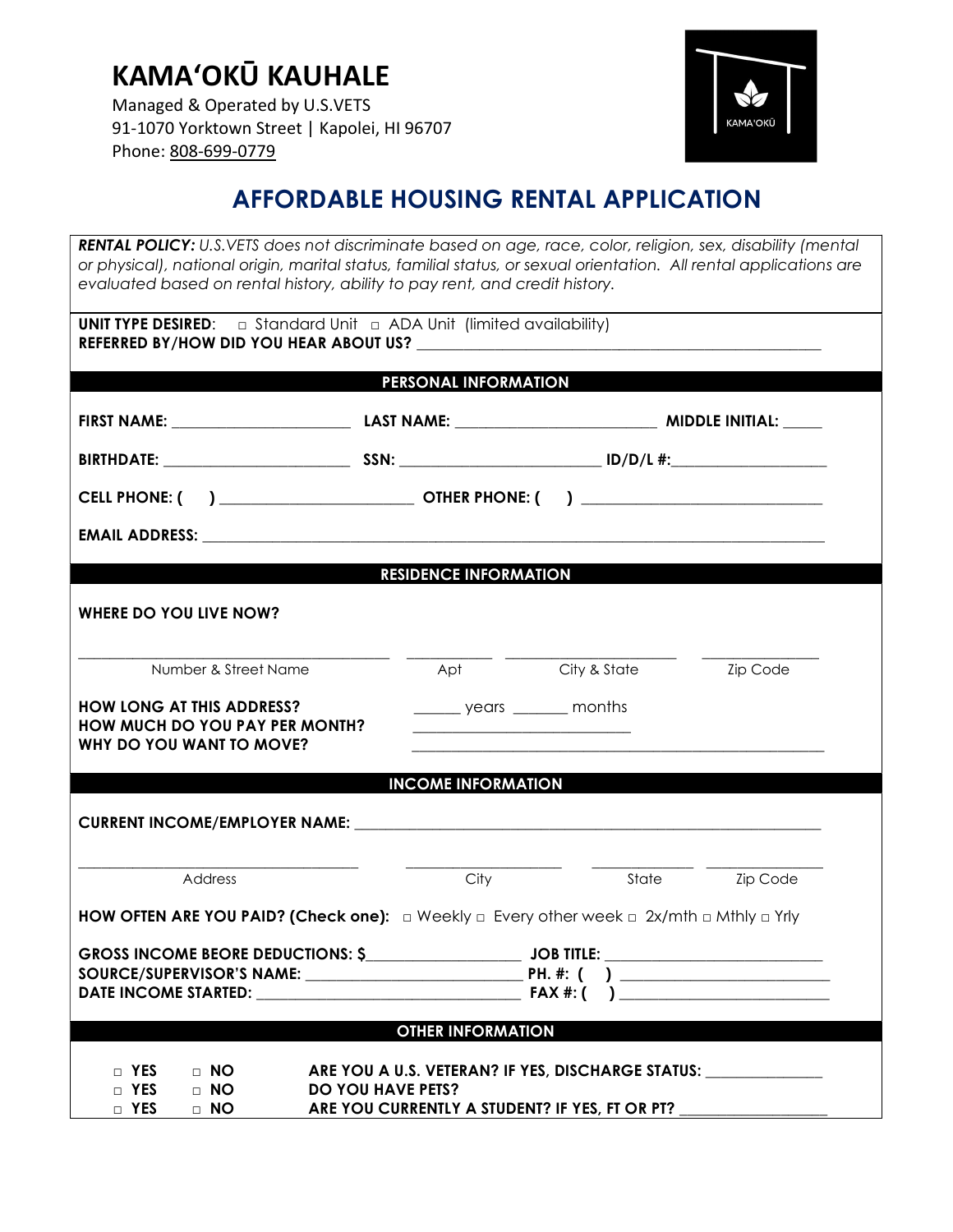Managed & Operated by U.S.VETS 91-1070 Yorktown Street | Kapolei, HI 96707 Phone: 808-699-0779



|                     | $\Box$ NO                  |                                                                                                                                                                                                                                                                                                                                                                 | <b>HAVE YOU BEEN A STUDENT WITHIN THE PAST 12 MONTHS?</b>                                                                                                                                                                     |                                                                                                                                                                                                                                                                                                                                                                                                                                                                                                   |
|---------------------|----------------------------|-----------------------------------------------------------------------------------------------------------------------------------------------------------------------------------------------------------------------------------------------------------------------------------------------------------------------------------------------------------------|-------------------------------------------------------------------------------------------------------------------------------------------------------------------------------------------------------------------------------|---------------------------------------------------------------------------------------------------------------------------------------------------------------------------------------------------------------------------------------------------------------------------------------------------------------------------------------------------------------------------------------------------------------------------------------------------------------------------------------------------|
| $\Box$ YES          | $\Box$ NO                  |                                                                                                                                                                                                                                                                                                                                                                 | HAVE YOU USED SUBSTANCES LIKE ILLEGAL DRUGS/ALCOHOL IN THE<br>PAST 12 MONTHS? IF YES, MOST RECENT DATE OF USE:                                                                                                                |                                                                                                                                                                                                                                                                                                                                                                                                                                                                                                   |
| $\Box$ YES          | $\Box$ NO                  |                                                                                                                                                                                                                                                                                                                                                                 | HAVE YOU EVER BEEN CONVICTED OF A FELONY? IF YES, PLEASE                                                                                                                                                                      |                                                                                                                                                                                                                                                                                                                                                                                                                                                                                                   |
|                     |                            | <b>PROVIDE THE FOLLOWING INFORMATION:</b>                                                                                                                                                                                                                                                                                                                       |                                                                                                                                                                                                                               |                                                                                                                                                                                                                                                                                                                                                                                                                                                                                                   |
|                     |                            |                                                                                                                                                                                                                                                                                                                                                                 |                                                                                                                                                                                                                               |                                                                                                                                                                                                                                                                                                                                                                                                                                                                                                   |
|                     |                            |                                                                                                                                                                                                                                                                                                                                                                 |                                                                                                                                                                                                                               |                                                                                                                                                                                                                                                                                                                                                                                                                                                                                                   |
|                     |                            | <b>SECONDARY CONTACTS</b>                                                                                                                                                                                                                                                                                                                                       |                                                                                                                                                                                                                               |                                                                                                                                                                                                                                                                                                                                                                                                                                                                                                   |
| emergency or death. |                            | *Place an * check mark next to the contacts that you are consenting to have us contact in the event of an                                                                                                                                                                                                                                                       |                                                                                                                                                                                                                               |                                                                                                                                                                                                                                                                                                                                                                                                                                                                                                   |
|                     |                            |                                                                                                                                                                                                                                                                                                                                                                 |                                                                                                                                                                                                                               |                                                                                                                                                                                                                                                                                                                                                                                                                                                                                                   |
|                     | <b>NAME</b>                | <b>RELATIONSHIP</b>                                                                                                                                                                                                                                                                                                                                             |                                                                                                                                                                                                                               | <b>DAYTIME PHONE #</b>                                                                                                                                                                                                                                                                                                                                                                                                                                                                            |
|                     | <b>NAME</b>                | <b>RELATIONSHIP</b>                                                                                                                                                                                                                                                                                                                                             |                                                                                                                                                                                                                               | <b>DAYTIME PHONE #</b>                                                                                                                                                                                                                                                                                                                                                                                                                                                                            |
|                     |                            | understand that inquiries will be made about me. I authorize, without reservation, any party or agency to furnish<br>current, previous or future creditors or their representatives and may be used for collections of a present or future<br>debt. I release from liability any third party or user of information contained in or related to my application." |                                                                                                                                                                                                                               | Applicant represents that all of the information on this application is true and correct and authorizes verification of<br>income and assets. Incorrect information will result in termination of your residency. By signing, applicant states: "I<br>completely and without limitation, any and all information about me. I understand the information contained in, or<br>obtained during the processing of this application may be shared with third parties including, but not limited to, my |
|                     | <b>APPLICANT SIGNATURE</b> |                                                                                                                                                                                                                                                                                                                                                                 | <b>DATE</b>                                                                                                                                                                                                                   |                                                                                                                                                                                                                                                                                                                                                                                                                                                                                                   |
|                     |                            | <b>ADDITIONAL INCOME INFORMATION</b>                                                                                                                                                                                                                                                                                                                            |                                                                                                                                                                                                                               |                                                                                                                                                                                                                                                                                                                                                                                                                                                                                                   |
|                     |                            |                                                                                                                                                                                                                                                                                                                                                                 |                                                                                                                                                                                                                               |                                                                                                                                                                                                                                                                                                                                                                                                                                                                                                   |
|                     |                            |                                                                                                                                                                                                                                                                                                                                                                 |                                                                                                                                                                                                                               |                                                                                                                                                                                                                                                                                                                                                                                                                                                                                                   |
|                     |                            |                                                                                                                                                                                                                                                                                                                                                                 |                                                                                                                                                                                                                               |                                                                                                                                                                                                                                                                                                                                                                                                                                                                                                   |
|                     | <b>ADDRESS</b>             | <b>CITY</b>                                                                                                                                                                                                                                                                                                                                                     | <b>STATE</b>                                                                                                                                                                                                                  | <b>ZIP CODE</b>                                                                                                                                                                                                                                                                                                                                                                                                                                                                                   |
|                     |                            |                                                                                                                                                                                                                                                                                                                                                                 |                                                                                                                                                                                                                               |                                                                                                                                                                                                                                                                                                                                                                                                                                                                                                   |
|                     |                            | GROSS INCOME BEFORE DEDUCTIONS: \$                                                                                                                                                                                                                                                                                                                              |                                                                                                                                                                                                                               | TYPE OF ASSISTANCE: _______________________<br>PHONE NUMBER: ( ) ___________________                                                                                                                                                                                                                                                                                                                                                                                                              |
|                     |                            |                                                                                                                                                                                                                                                                                                                                                                 |                                                                                                                                                                                                                               |                                                                                                                                                                                                                                                                                                                                                                                                                                                                                                   |
|                     |                            |                                                                                                                                                                                                                                                                                                                                                                 |                                                                                                                                                                                                                               |                                                                                                                                                                                                                                                                                                                                                                                                                                                                                                   |
|                     |                            |                                                                                                                                                                                                                                                                                                                                                                 |                                                                                                                                                                                                                               |                                                                                                                                                                                                                                                                                                                                                                                                                                                                                                   |
|                     | <b>ADDRESS</b>             | <b>CITY</b>                                                                                                                                                                                                                                                                                                                                                     | <b>STATE</b>                                                                                                                                                                                                                  | <b>ZIP CODE</b>                                                                                                                                                                                                                                                                                                                                                                                                                                                                                   |
|                     |                            |                                                                                                                                                                                                                                                                                                                                                                 |                                                                                                                                                                                                                               |                                                                                                                                                                                                                                                                                                                                                                                                                                                                                                   |
|                     |                            | GROSS INCOME BEFORE DEDUCTIONS: \$                                                                                                                                                                                                                                                                                                                              |                                                                                                                                                                                                                               | TYPE OF ASSISTANCE: _________________________                                                                                                                                                                                                                                                                                                                                                                                                                                                     |
|                     |                            |                                                                                                                                                                                                                                                                                                                                                                 | END DATE: And the state of the state of the state of the state of the state of the state of the state of the state of the state of the state of the state of the state of the state of the state of the state of the state of | PHONE NUMBER: ( ) __________________                                                                                                                                                                                                                                                                                                                                                                                                                                                              |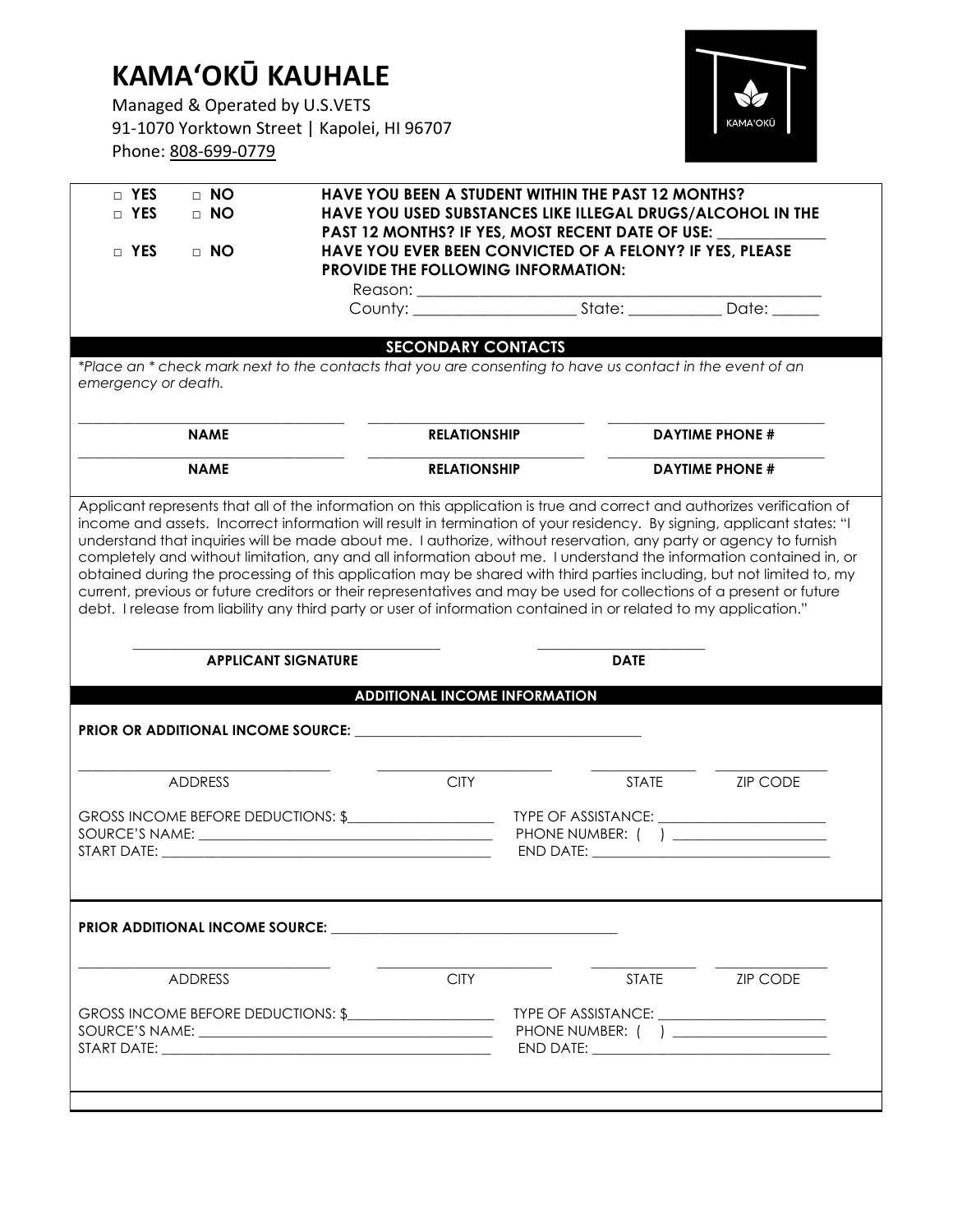Managed & Operated by U.S.VETS 91-1070 Yorktown Street | Kapolei, HI 96707 Phone: 808-699-0779



| <b>ADDRESS</b>                     | <b>CITY</b> |                                                                                       | STATE ZIP CODE  |
|------------------------------------|-------------|---------------------------------------------------------------------------------------|-----------------|
| GROSS INCOME BEFORE DEDUCTIONS: \$ |             | TYPE OF ASSISTANCE: _________________________<br>PHONE NUMBER: ( ) __________________ |                 |
|                                    |             |                                                                                       |                 |
|                                    |             |                                                                                       |                 |
| <b>ADDRESS</b>                     | <b>CITY</b> | <b>STATE</b>                                                                          | <b>ZIP CODE</b> |
| GROSS INCOME BEFORE DEDUCTIONS: \$ |             | TYPE OF ASSISTANCE: _______________________<br>PHONE NUMBER: ( ) __________________   |                 |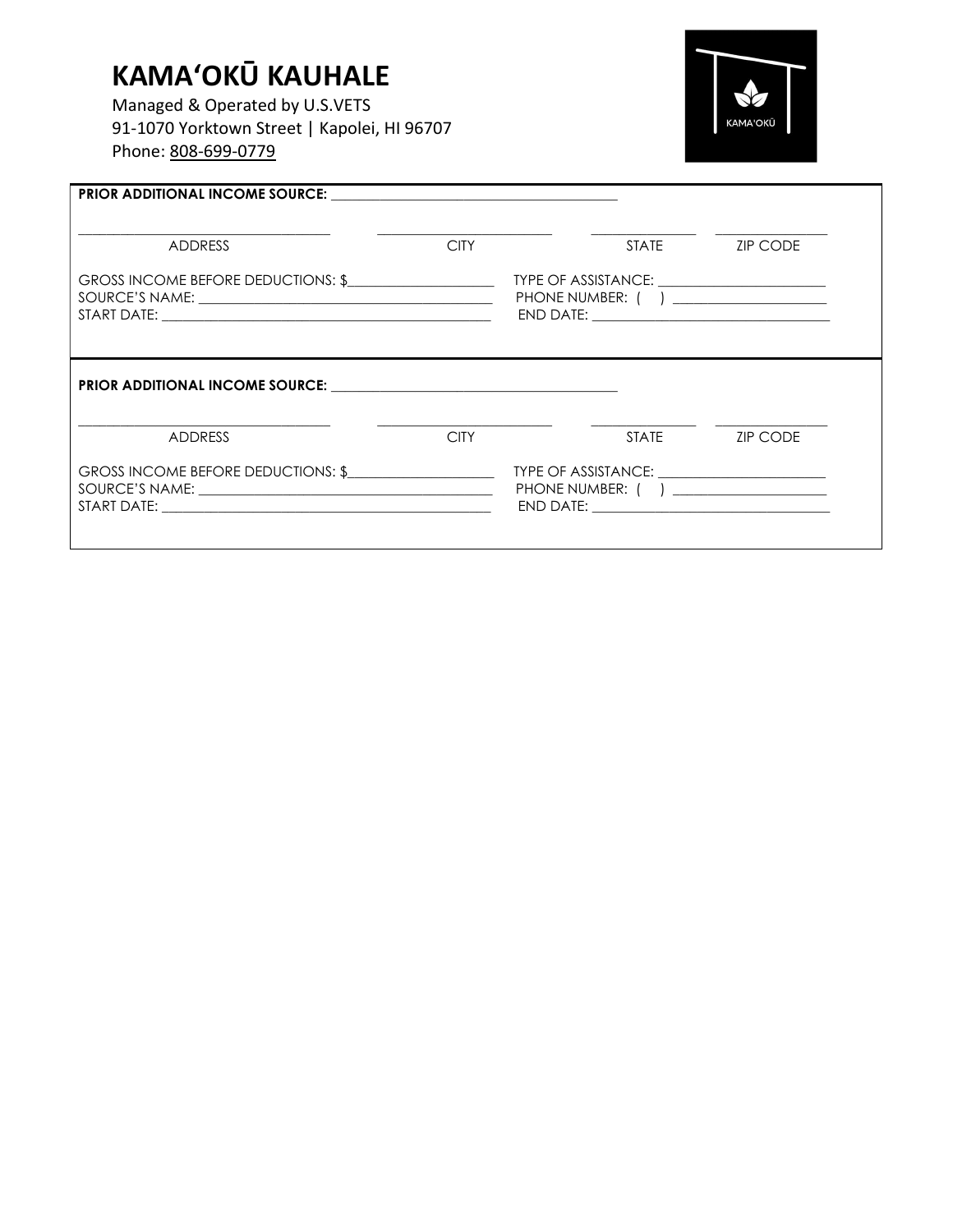Managed & Operated by U.S.VETS 91-1070 Yorktown Street | Kapolei, HI 96707 Phone: 808-699-0779



## APPLICANT RENTAL HISTORY INFORMATION

Please provide the last 5 years of rental history information. This includes periods you may have lived with family & friends, or rented rooms. Also, if you don't have any rental history due to being homeless, or other circumstances, please provide any assistance received from agencies, programs, and institutions.

\_\_\_\_\_\_\_\_\_\_\_\_\_\_\_\_\_\_\_\_\_\_\_\_\_\_\_\_\_\_\_\_\_\_\_\_\_\_\_\_\_\_\_\_\_ \_\_\_\_\_\_\_\_\_\_\_\_\_\_\_\_\_\_\_\_\_\_\_\_\_\_

| <b>PRINT APPLICANT'S NAME</b> | <b>DATE</b> |
|-------------------------------|-------------|
|-------------------------------|-------------|

| <b>LANDLORD NAME</b>    | <b>LANDLORD PHONE NUMBER</b>     |
|-------------------------|----------------------------------|
|                         |                                  |
|                         |                                  |
|                         |                                  |
| <b>LANDLORD ADDRESS</b> | <b>MONTHS/YEARS RENTED/LIVED</b> |
|                         |                                  |
|                         |                                  |
|                         |                                  |

| <b>LANDLORD NAME</b>    | <b>LANDLORD PHONE NUMBER</b>     |
|-------------------------|----------------------------------|
|                         |                                  |
|                         |                                  |
|                         |                                  |
| <b>LANDLORD ADDRESS</b> | <b>MONTHS/YEARS RENTED/LIVED</b> |
|                         |                                  |
|                         |                                  |
|                         |                                  |

| <b>LANDLORD NAME</b>    | <b>LANDLORD PHONE NUMBER</b>     |
|-------------------------|----------------------------------|
|                         |                                  |
|                         |                                  |
|                         |                                  |
| <b>LANDLORD ADDRESS</b> | <b>MONTHS/YEARS RENTED/LIVED</b> |
|                         |                                  |
|                         |                                  |
|                         |                                  |

\_\_\_\_\_\_\_\_\_\_\_\_\_\_\_\_\_\_\_\_\_\_\_\_\_\_\_\_\_\_\_\_\_\_\_\_\_\_\_\_\_\_\_\_\_ \_\_\_\_\_\_\_\_\_\_\_\_\_\_\_\_\_\_\_\_\_\_\_\_\_\_